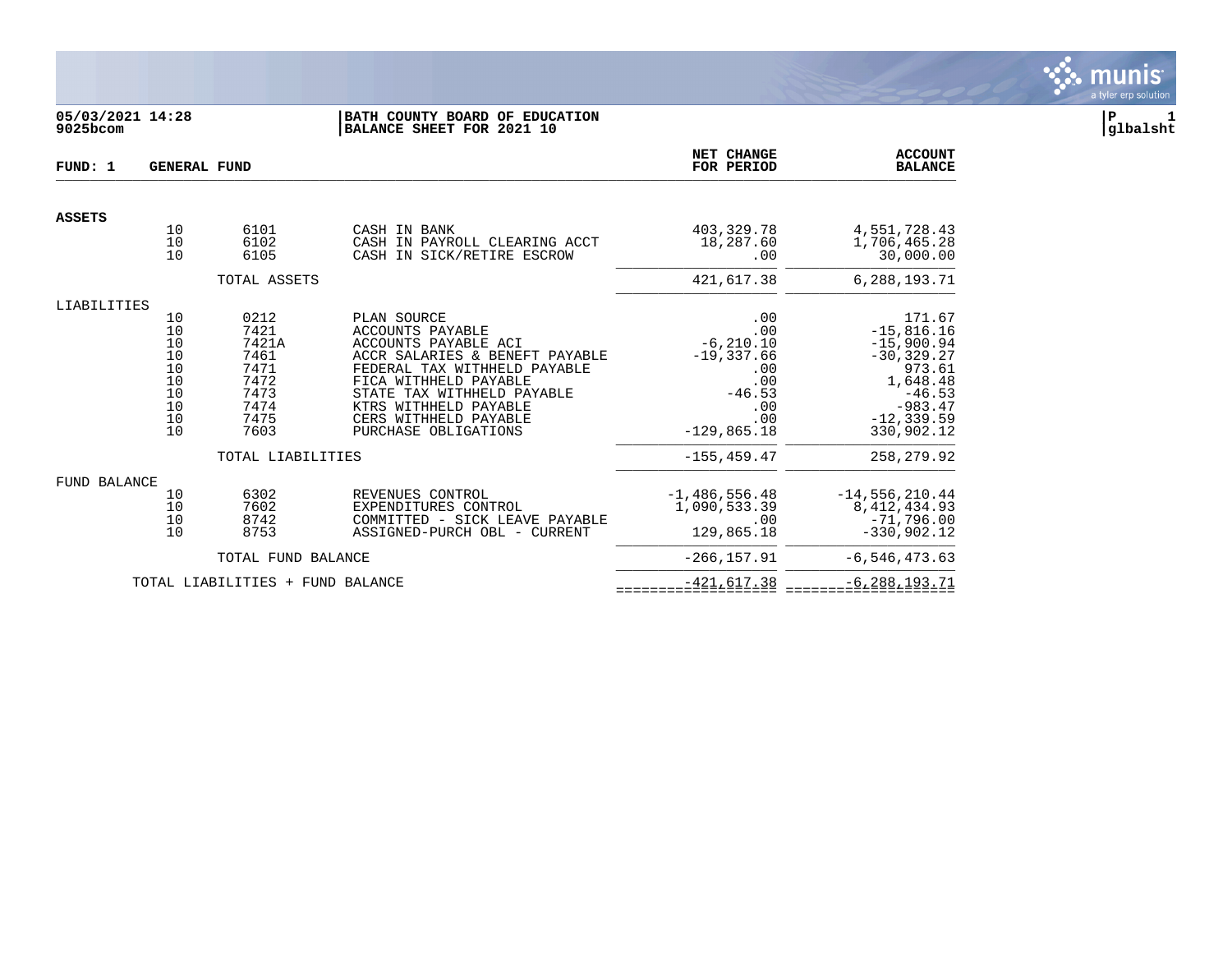

# **05/03/2021 14:28 |BATH COUNTY BOARD OF EDUCATION |P 2 9025bcom |BALANCE SHEET FOR 2021 10 |glbalsht**

| FUND: 2             |                | SPECIAL REVENUE                  |                                                                          | NET CHANGE<br>FOR PERIOD                     | <b>ACCOUNT</b><br><b>BALANCE</b>                  |
|---------------------|----------------|----------------------------------|--------------------------------------------------------------------------|----------------------------------------------|---------------------------------------------------|
| <b>ASSETS</b>       |                |                                  |                                                                          |                                              |                                                   |
|                     | 20             | 6101                             | CASH IN BANK                                                             | $-61, 356.83$                                | 129,420.53                                        |
|                     |                | TOTAL ASSETS                     |                                                                          | $-61, 356.83$                                | 129,420.53                                        |
| LIABILITIES         | 20<br>20       | 7421A<br>7603                    | ACCOUNTS PAYABLE ACI<br>PURCHASE OBLIGATIONS                             | 3,307.42<br>70,276.60                        | $-552.00$<br>250,921.01                           |
|                     |                | TOTAL LIABILITIES                |                                                                          | 73,584.02                                    | 250,369.01                                        |
| <b>FUND BALANCE</b> | 20<br>20<br>20 | 6302<br>7602<br>8753             | REVENUES CONTROL<br>EXPENDITURES CONTROL<br>ASSIGNED-PURCH OBL - CURRENT | $-247,720.58$<br>305,769.99<br>$-70, 276.60$ | $-3,516,669.97$<br>3,387,801.44<br>$-250, 921.01$ |
|                     |                | TOTAL FUND BALANCE               |                                                                          | $-12, 227.19$                                | $-379,789.54$                                     |
|                     |                | TOTAL LIABILITIES + FUND BALANCE |                                                                          | 61,356.83                                    | $-129, 420.53$                                    |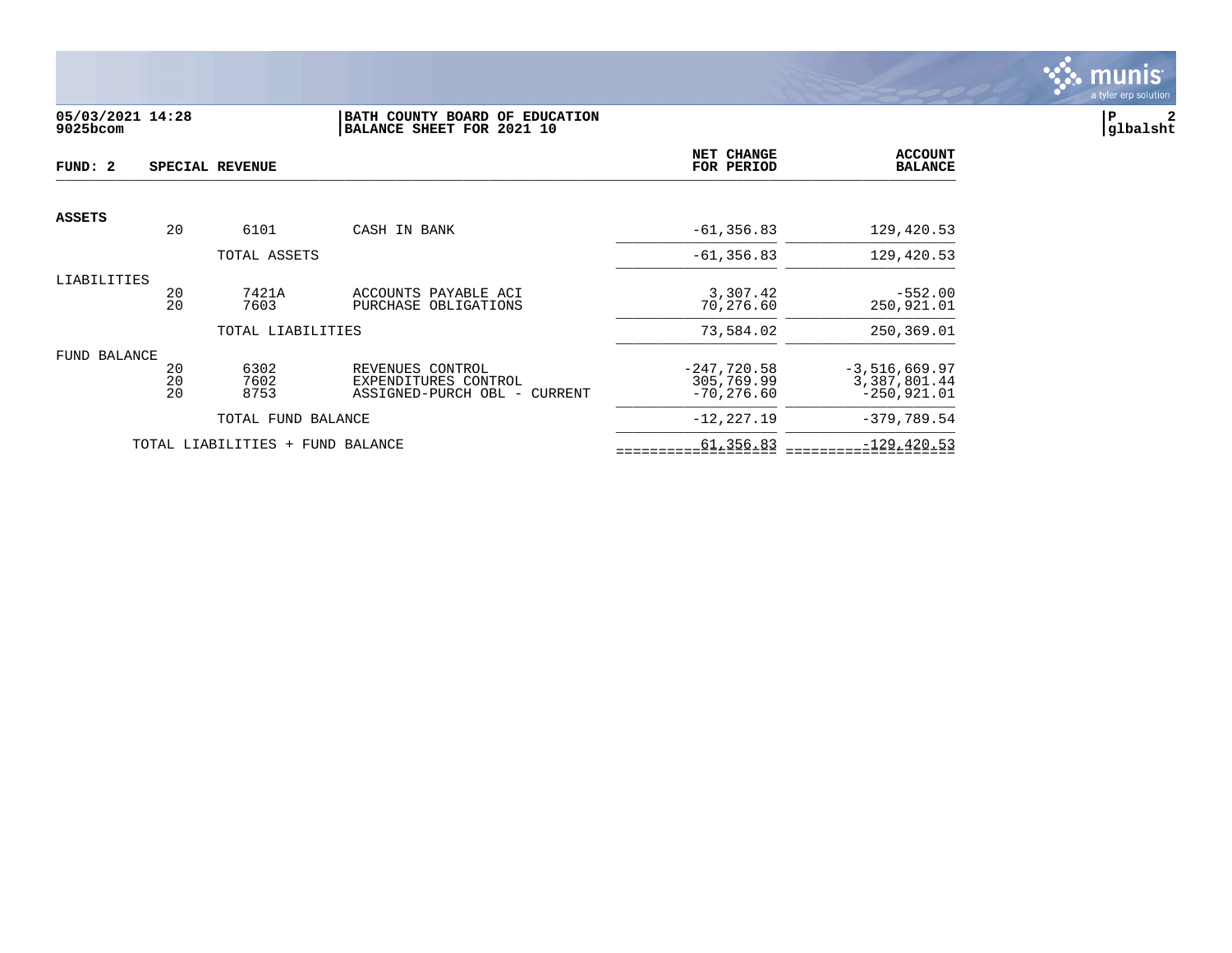

### **05/03/2021 14:28 |BATH COUNTY BOARD OF EDUCATION |P 3 9025bcom |BALANCE SHEET FOR 2021 10 |glbalsht**

| FUND: 21      |          | DISTRICT ACTIVITY FD (ANNUAL)    | <b>NET CHANGE</b><br>FOR PERIOD                      | <b>ACCOUNT</b><br><b>BALANCE</b> |                          |
|---------------|----------|----------------------------------|------------------------------------------------------|----------------------------------|--------------------------|
| <b>ASSETS</b> |          |                                  |                                                      |                                  |                          |
|               | 21       | 6101                             | CASH IN BANK                                         | $-6, 211.23$                     | 95,528.25                |
|               |          | TOTAL ASSETS                     |                                                      | $-6, 211.23$                     | 95,528.25                |
| LIABILITIES   |          |                                  |                                                      |                                  |                          |
|               | 21<br>21 | 7421A<br>7603                    | ACCOUNTS PAYABLE ACI<br>PURCHASE OBLIGATIONS         | $-32.93$<br>$-6,708.34$          | $-96.53$<br>8,689.13     |
|               |          | TOTAL LIABILITIES                |                                                      | $-6,741.27$                      | 8,592.60                 |
| FUND BALANCE  |          |                                  |                                                      |                                  |                          |
|               | 21       | 6302                             | REVENUES CONTROL                                     | $-1,400.00$                      | $-115, 188.45$           |
|               | 21<br>21 | 7602<br>8753                     | EXPENDITURES CONTROL<br>ASSIGNED-PURCH OBL - CURRENT | 7,644.16<br>6,708.34             | 19,756.73<br>$-8,689.13$ |
|               |          | TOTAL FUND BALANCE               |                                                      | 12,952.50                        | $-104, 120.85$           |
|               |          | TOTAL LIABILITIES + FUND BALANCE |                                                      | 6,211.23                         | $-95,528.25$             |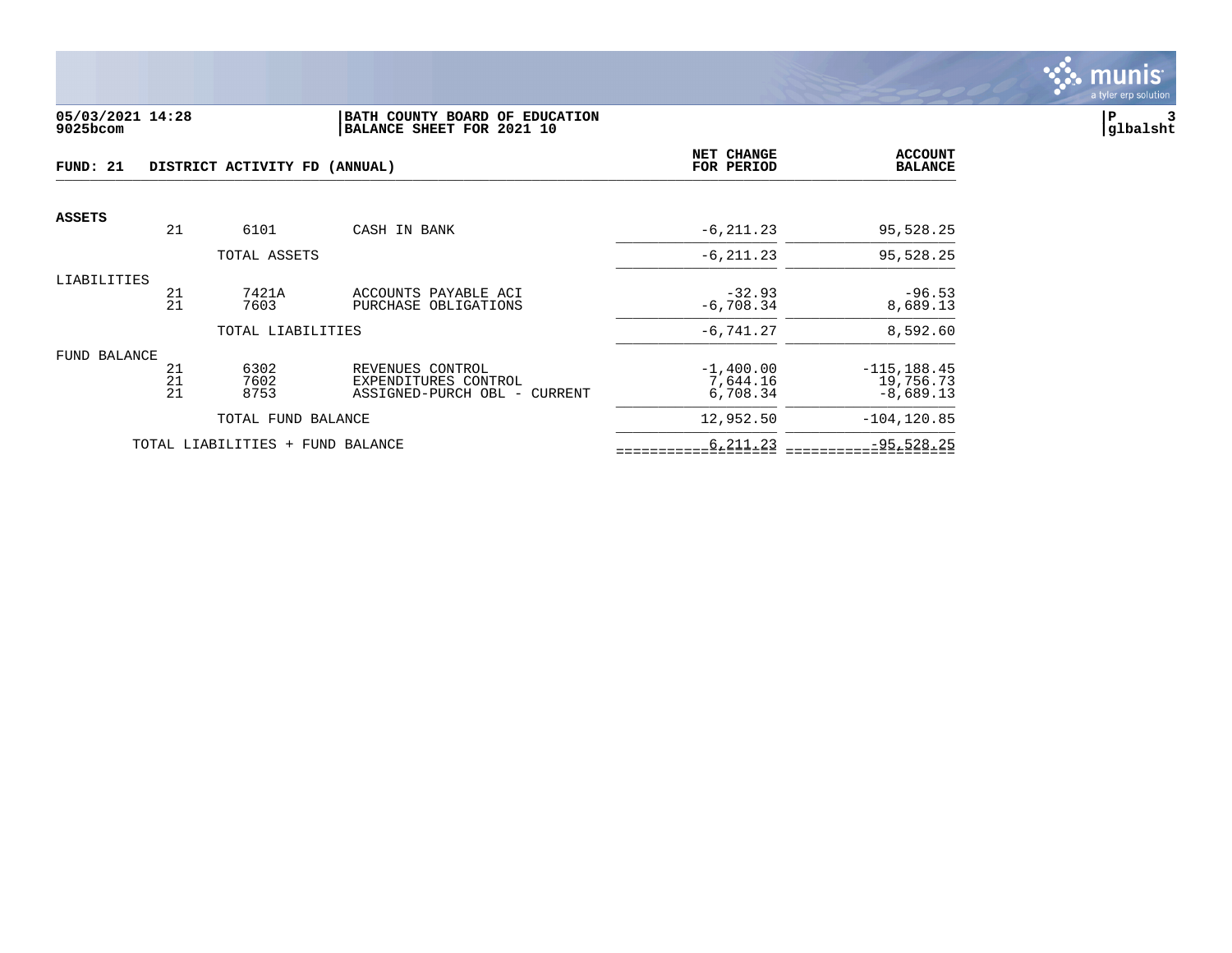

# **05/03/2021 14:28 |BATH COUNTY BOARD OF EDUCATION |P 4 9025bcom |BALANCE SHEET FOR 2021 10 |glbalsht**

| FUND: 310<br>CAPITAL OUTLAY FUND |          |                                  |                                          | NET CHANGE<br>FOR PERIOD | <b>ACCOUNT</b><br><b>BALANCE</b> |
|----------------------------------|----------|----------------------------------|------------------------------------------|--------------------------|----------------------------------|
| <b>ASSETS</b>                    |          |                                  |                                          |                          |                                  |
|                                  | 31       | 6101                             | CASH IN BANK                             | .00                      | $-25,487.00$                     |
|                                  |          | TOTAL ASSETS                     |                                          | .00                      | $-25,487.00$                     |
| FUND BALANCE                     | 31<br>31 | 6302<br>7602                     | REVENUES CONTROL<br>EXPENDITURES CONTROL | .00<br>.00               | $-86, 105.00$<br>111,592.00      |
|                                  |          | TOTAL FUND BALANCE               |                                          | .00                      | 25,487.00                        |
|                                  |          | TOTAL LIABILITIES + FUND BALANCE |                                          | .00                      | 25,487.00                        |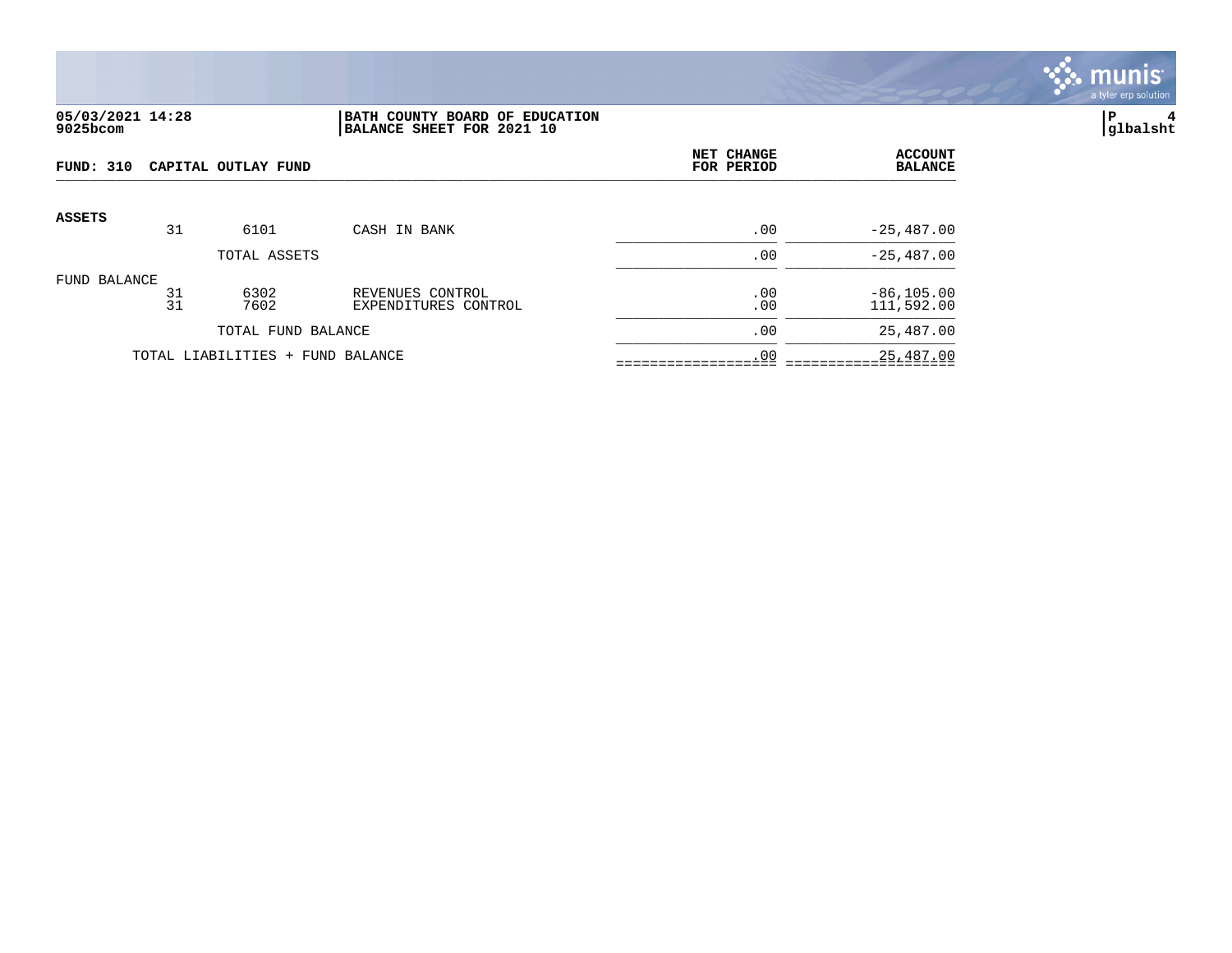

#### **05/03/2021 14:28 |BATH COUNTY BOARD OF EDUCATION |P 5 9025bcom |BALANCE SHEET FOR 2021 10 |glbalsht**

| <b>FUND: 320</b>   |                      | BUILDING FUND (5 CENT LEVY)  | NET CHANGE<br>FOR PERIOD                                                                         | <b>ACCOUNT</b><br><b>BALANCE</b> |                                                                 |
|--------------------|----------------------|------------------------------|--------------------------------------------------------------------------------------------------|----------------------------------|-----------------------------------------------------------------|
| <b>ASSETS</b>      | 32                   | 6101                         | CASH IN BANK                                                                                     | .00                              | $-208,001.73$                                                   |
|                    |                      | TOTAL ASSETS                 |                                                                                                  | .00                              | $-208,001.73$                                                   |
| FUND BALANCE       | 32<br>32<br>32<br>32 | 6302<br>7602<br>8737<br>8738 | REVENUES CONTROL<br>EXPENDITURES CONTROL<br>RESTRICTED - OTHER<br>RESTRICTED-SFCC ESCROW-CURRENT | .00<br>.00<br>.00<br>.00         | $-1,128,000.00$<br>1,457,572.45<br>$-21,991.10$<br>$-99,579.62$ |
| TOTAL FUND BALANCE |                      |                              |                                                                                                  | .00                              | 208,001.73                                                      |
|                    |                      | TOTAL LIABILITIES +          | FUND BALANCE                                                                                     | .00                              | 208,001.73                                                      |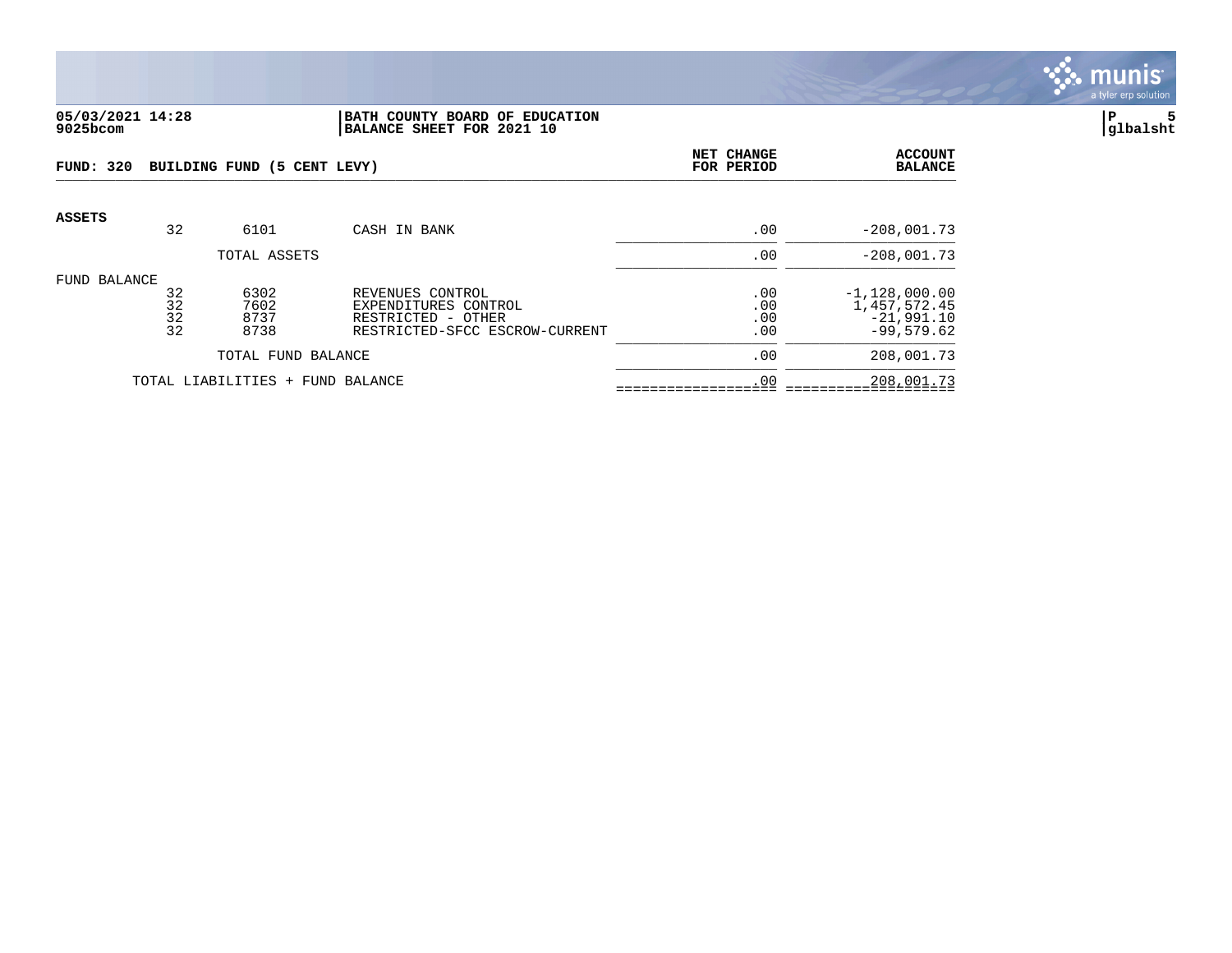

### **05/03/2021 14:28 |BATH COUNTY BOARD OF EDUCATION |P 6 9025bcom |BALANCE SHEET FOR 2021 10 |glbalsht**

| <b>FUND: 360</b> |          | <b>CONSTRUCTION FUND</b>         | NET CHANGE<br>FOR PERIOD                                      | <b>ACCOUNT</b><br><b>BALANCE</b> |                                |
|------------------|----------|----------------------------------|---------------------------------------------------------------|----------------------------------|--------------------------------|
| <b>ASSETS</b>    | 36       | 6101                             | CASH IN BANK                                                  | .00                              | 52,459.51                      |
|                  |          |                                  |                                                               |                                  |                                |
|                  |          | TOTAL ASSETS                     |                                                               | .00                              | 52,459.51                      |
| LIABILITIES      | 36       | 7421A                            | ACCOUNTS PAYABLE ACI                                          | .00                              | $-749.00$                      |
|                  | 36       | 7603                             | PURCHASE OBLIGATIONS                                          | .00                              | 23, 238.47                     |
|                  |          | TOTAL LIABILITIES                |                                                               | .00                              | 22,489.47                      |
| FUND BALANCE     |          |                                  |                                                               |                                  |                                |
|                  | 36       | 7602                             | EXPENDITURES CONTROL                                          | .00                              | 42,665.84                      |
|                  | 36<br>36 | 8735<br>8753                     | RESTRICTED-FUTURE CONSTR BG-1<br>ASSIGNED-PURCH OBL - CURRENT | .00<br>.00                       | $-94, 376.35$<br>$-23, 238.47$ |
|                  |          | TOTAL FUND BALANCE               |                                                               | .00                              | $-74,948.98$                   |
|                  |          | TOTAL LIABILITIES + FUND BALANCE |                                                               | .00                              | $-52, 459.51$                  |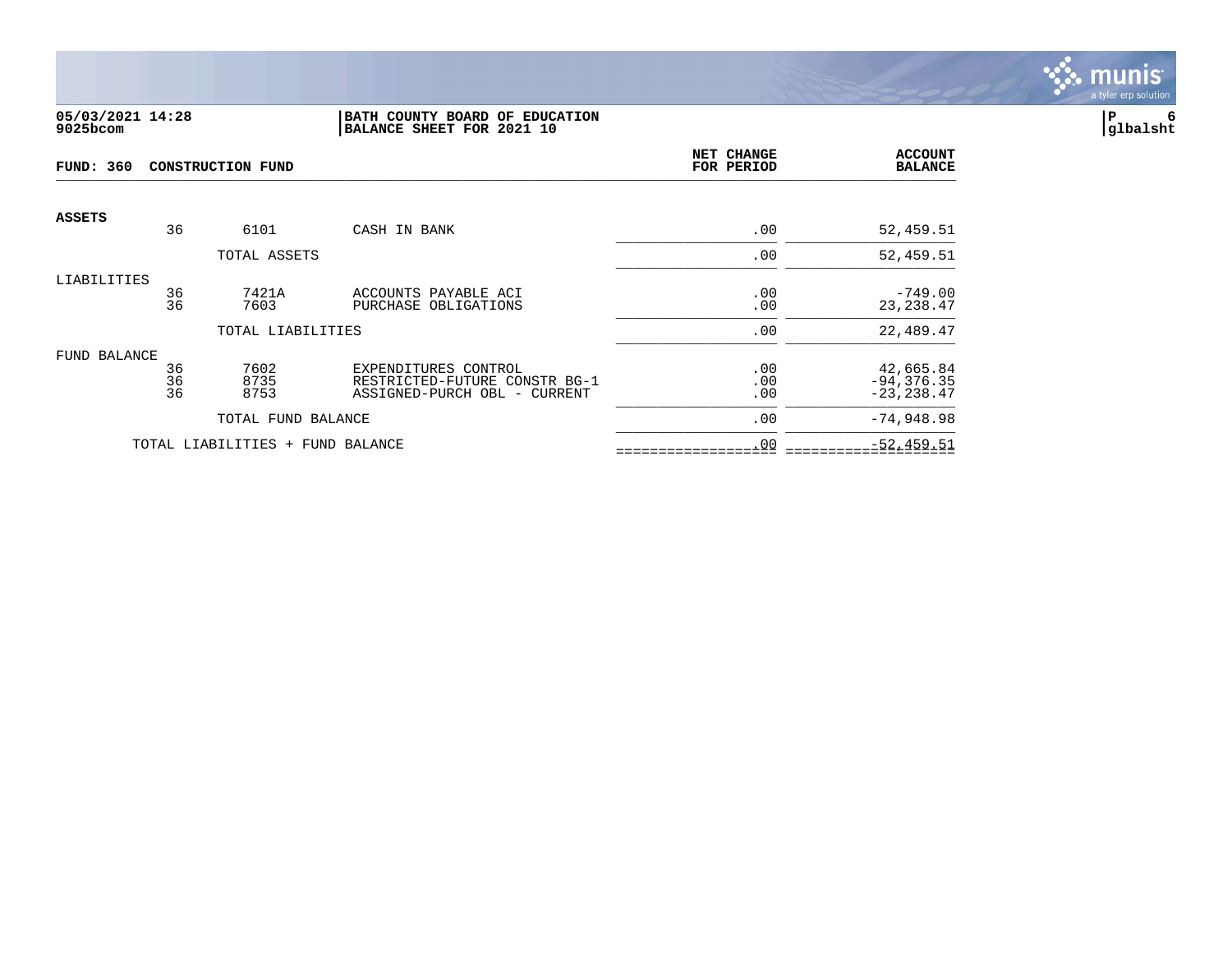|                              |          |                                  |                                                             |                          |                                   | munis <sup>®</sup><br>a tyler erp solution |
|------------------------------|----------|----------------------------------|-------------------------------------------------------------|--------------------------|-----------------------------------|--------------------------------------------|
| 05/03/2021 14:28<br>9025bcom |          |                                  | BATH COUNTY BOARD OF EDUCATION<br>BALANCE SHEET FOR 2021 10 |                          |                                   | P<br> glbalsht                             |
| FUND: 400                    |          | DEBT SERVICE FUND                |                                                             | NET CHANGE<br>FOR PERIOD | <b>ACCOUNT</b><br><b>BALANCE</b>  |                                            |
| <b>FUND BALANCE</b>          | 40<br>40 | 6302<br>7602                     | REVENUES CONTROL<br>EXPENDITURES CONTROL                    | .00<br>.00               | $-1, 345, 907.45$<br>1,345,907.45 |                                            |
|                              |          | TOTAL FUND BALANCE               |                                                             | .00                      | .00                               |                                            |
|                              |          | TOTAL LIABILITIES + FUND BALANCE |                                                             | .00                      | .00                               |                                            |

 $\mathcal{L}$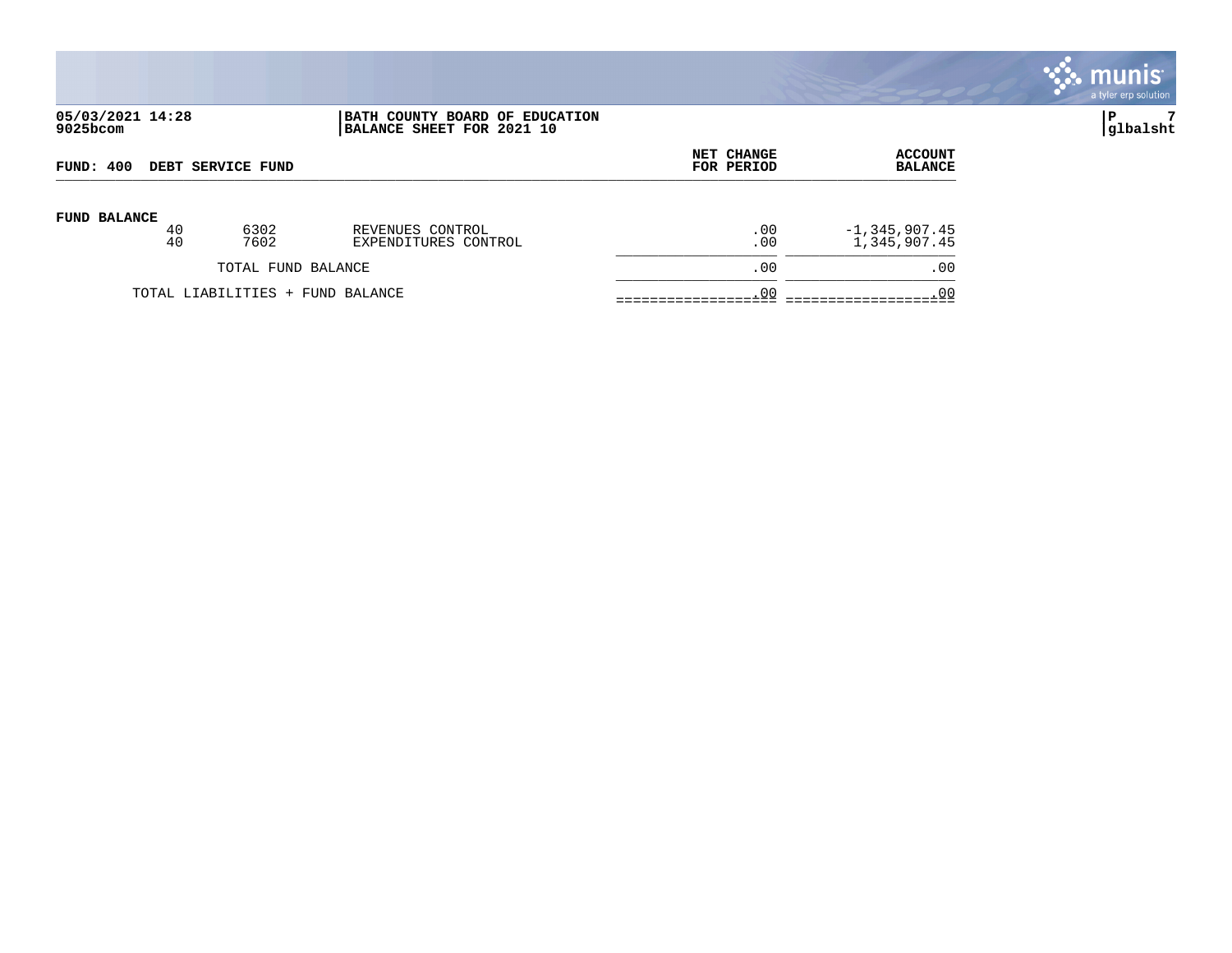

## **05/03/2021 14:28 |BATH COUNTY BOARD OF EDUCATION |P 8 9025bcom |BALANCE SHEET FOR 2021 10 |glbalsht**

| FUND: 51      |                                                                  | FOOD SERVICE FUND                              |                                                                                                                                              | NET CHANGE<br>FOR PERIOD                                       | <b>ACCOUNT</b><br><b>BALANCE</b>                                                             |
|---------------|------------------------------------------------------------------|------------------------------------------------|----------------------------------------------------------------------------------------------------------------------------------------------|----------------------------------------------------------------|----------------------------------------------------------------------------------------------|
| <b>ASSETS</b> |                                                                  |                                                |                                                                                                                                              |                                                                |                                                                                              |
|               | 51<br>$\frac{51}{51}$<br>51                                      | 6101<br>6171<br>64000<br>6400P                 | CASH IN BANK<br>INVENTORIES FOR CONSUMPTION<br>DEF OUTFLOW OF RESOURCES<br>OUTFLOW OF RESOURCES<br><b>DEF</b>                                | 35,104.03<br>.00<br>.00<br>.00                                 | 2,061,559.77<br>2,438.11<br>71,769.65<br>267,788.83                                          |
|               |                                                                  | TOTAL ASSETS                                   |                                                                                                                                              | 35,104.03                                                      | 2,403,556.36                                                                                 |
| LIABILITIES   |                                                                  |                                                |                                                                                                                                              |                                                                |                                                                                              |
|               | $\begin{array}{c} 51 \\ 51 \end{array}$<br>51<br>$\frac{51}{51}$ | 75410<br>7541P<br>7603<br>77000<br>7700P       | PENSION LIABILITY<br>NET<br>NET PENSION LIABILITY<br>PURCHASE OBLIGATIONS<br>INFLOW OF RESOURCES<br>DEF<br>INFLOW OF RESOURCES<br><b>DEF</b> | .00<br>.00<br>$-108,582.30$<br>.00<br>.00                      | $-274, 400.78$<br>$-1,029,917.59$<br>139,245.86<br>$-72, 165.90$<br>$-93,535.51$             |
|               |                                                                  | TOTAL LIABILITIES                              |                                                                                                                                              | $-108,582.30$                                                  | $-1, 330, 773.92$                                                                            |
| FUND BALANCE  |                                                                  |                                                |                                                                                                                                              |                                                                |                                                                                              |
|               | 51<br>$\frac{51}{51}$<br>51<br>$\frac{51}{51}$                   | 6302<br>7602<br>87370<br>8737P<br>8739<br>8753 | REVENUES CONTROL<br>EXPENDITURES CONTROL<br>RESTRICTED - OTHER<br>RESTRICTED-OTHER<br>RESTRICTED-NET ASSETS<br>ASSIGNED-PURCH OBL - CURRENT  | $-137,699.93$<br>102,595.90<br>.00<br>.00<br>.00<br>108,582.30 | $-2,945,855.58$<br>984,533.07<br>274,797.03<br>855,664.27<br>$-102,675.37$<br>$-139, 245.86$ |
|               |                                                                  | TOTAL FUND BALANCE                             |                                                                                                                                              | 73,478.27                                                      | $-1,072,782.44$                                                                              |
|               |                                                                  | TOTAL LIABILITIES + FUND BALANCE               |                                                                                                                                              | $-35, 104.03$                                                  | $-2,403,556.36$                                                                              |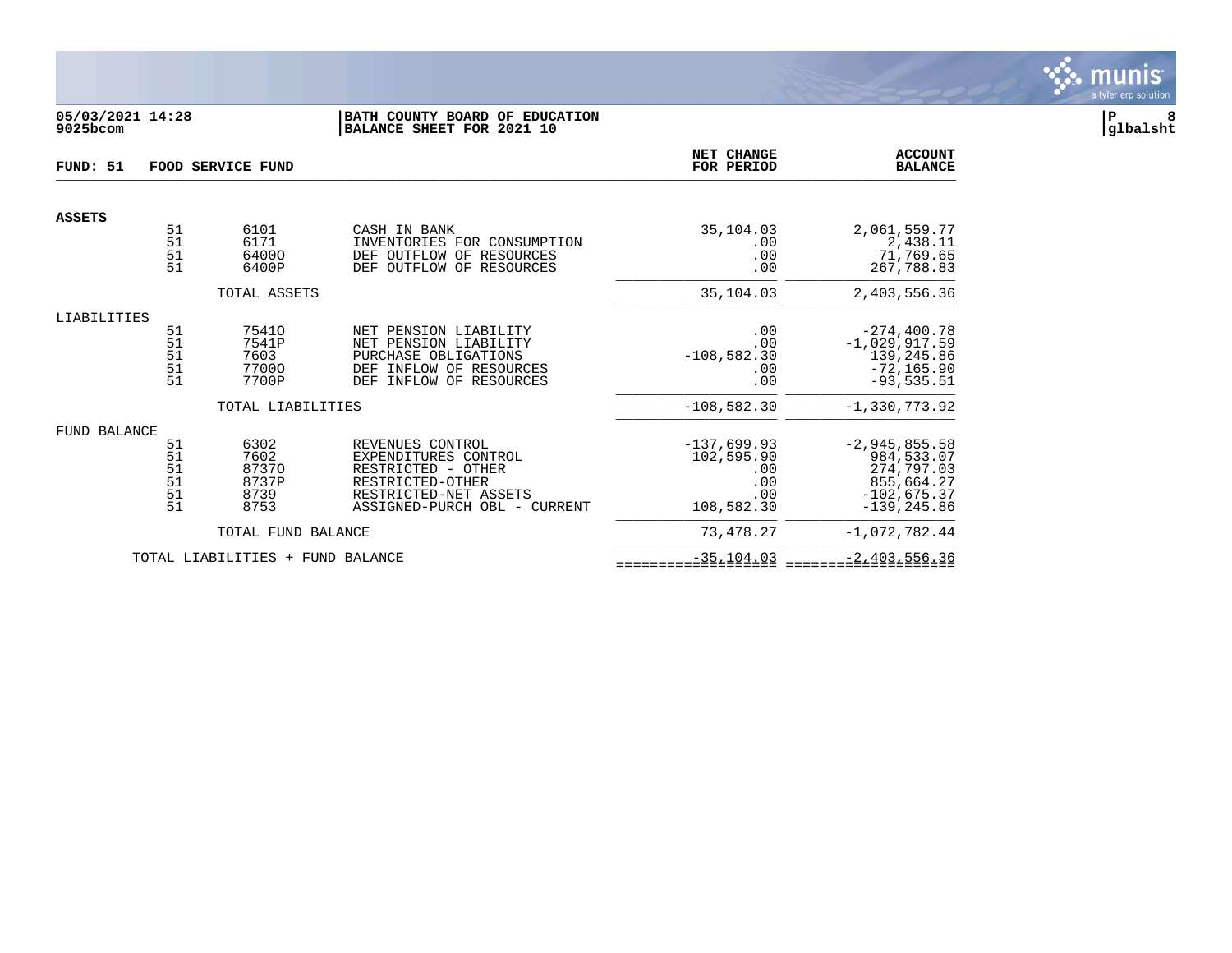

# **05/03/2021 14:28 |BATH COUNTY BOARD OF EDUCATION |P 9 9025bcom |BALANCE SHEET FOR 2021 10 |glbalsht**

| FUND: 52            | CHILD CARE                                    |                                                                     |                                                                                                                                                     | NET CHANGE<br>FOR PERIOD                                         | <b>ACCOUNT</b><br><b>BALANCE</b>                                                                      |
|---------------------|-----------------------------------------------|---------------------------------------------------------------------|-----------------------------------------------------------------------------------------------------------------------------------------------------|------------------------------------------------------------------|-------------------------------------------------------------------------------------------------------|
| <b>ASSETS</b>       |                                               |                                                                     |                                                                                                                                                     |                                                                  |                                                                                                       |
|                     | $\begin{array}{c} 52 \\ 52 \end{array}$<br>52 | 6101<br>64000<br>6400P                                              | CASH IN BANK<br>DEF OUTFLOW OF<br>RESOURCES<br>OUTFLOW OF<br>RESOURCES<br><b>DEF</b>                                                                | $-5, 111.60$<br>.00<br>.00                                       | 65,388.13<br>17,500.82<br>65,623.85                                                                   |
|                     |                                               | TOTAL ASSETS                                                        |                                                                                                                                                     | $-5, 111.60$                                                     | 148,512.80                                                                                            |
| LIABILITIES         | 52<br>$\frac{5}{2}$<br>$\frac{5}{2}$          | 75410<br>7541P<br>7603<br>77000<br>7700P                            | NET PENSION LIABILITY<br>NET PENSION LIABILITY<br>PURCHASE OBLIGATIONS<br>INFLOW OF RESOURCES<br>DEF<br>INFLOW OF RESOURCES<br>DEF                  | .00<br>.00<br>$-5.00$<br>.00<br>.00                              | $-70,087.25$<br>$-137,638.81$<br>1,667.67<br>$-16,836.16$<br>$-24,619.73$                             |
| <b>FUND BALANCE</b> | 52<br>52<br>$\frac{52}{52}$<br>$\frac{5}{2}$  | TOTAL LIABILITIES<br>6302<br>7602<br>87370<br>8737P<br>8739<br>8753 | REVENUES CONTROL<br>EXPENDITURES CONTROL<br>RESTRICTED - OTHER<br>RESTRICTED-OTHER PENSION<br>RESTRICTED-NET ASSETS<br>ASSIGNED-PURCH OBL - CURRENT | $-5.00$<br>$-4,984.09$<br>10,095.69<br>.00<br>.00<br>.00<br>5.00 | $-247,514.28$<br>$-142,982.62$<br>100,163.85<br>69,422.59<br>96,634.69<br>$-22,569.36$<br>$-1,667.67$ |
|                     |                                               | TOTAL FUND BALANCE                                                  |                                                                                                                                                     | 5,116.60                                                         | 99,001.48                                                                                             |
|                     |                                               | TOTAL LIABILITIES + FUND BALANCE                                    |                                                                                                                                                     | 5,111.60                                                         | $-148,512.80$                                                                                         |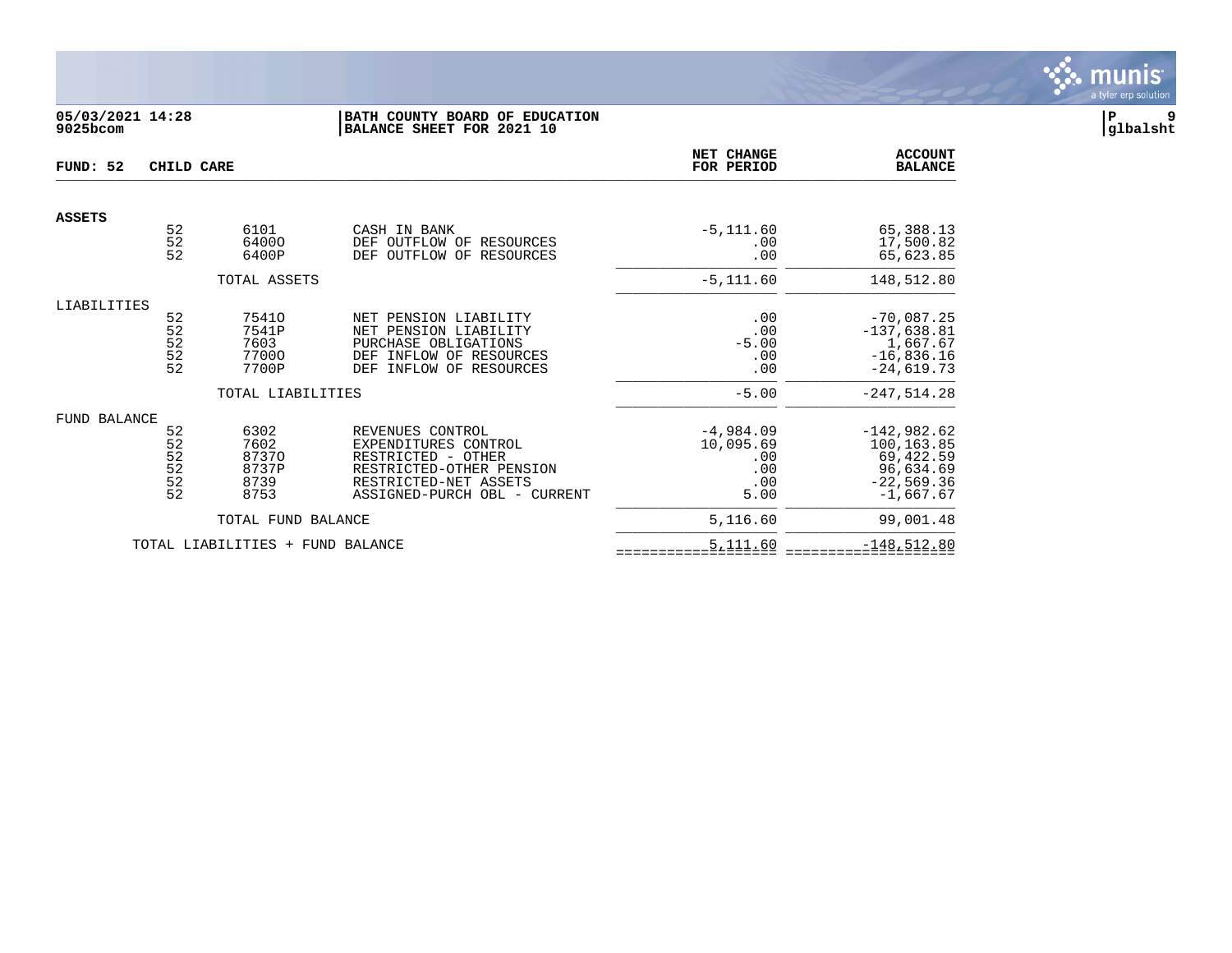

# **05/03/2021 14:28 |BATH COUNTY BOARD OF EDUCATION |P 10 9025bcom |BALANCE SHEET FOR 2021 10 |glbalsht**

| FUND: 53<br><b>PRESCHOOL</b> |                       |                                  |                                                                          | NET CHANGE<br>FOR PERIOD | <b>ACCOUNT</b><br><b>BALANCE</b>  |
|------------------------------|-----------------------|----------------------------------|--------------------------------------------------------------------------|--------------------------|-----------------------------------|
| <b>ASSETS</b>                | 53                    | 6101                             | CASH IN BANK                                                             | $-358.73$                | $-1, 377.31$                      |
|                              |                       | TOTAL ASSETS                     |                                                                          | $-358.73$                | $-1, 377.31$                      |
| LIABILITIES                  | 53                    | 7603                             | PURCHASE OBLIGATIONS                                                     | $-463.60$                | 63.97                             |
|                              |                       | TOTAL LIABILITIES                |                                                                          | $-463.60$                | 63.97                             |
| FUND BALANCE                 | 53<br>$\frac{53}{53}$ | 6302<br>7602<br>8753             | REVENUES CONTROL<br>EXPENDITURES CONTROL<br>ASSIGNED-PURCH OBL - CURRENT | .00<br>358.73<br>463.60  | $-493.51$<br>1,870.82<br>$-63.97$ |
|                              |                       | TOTAL FUND BALANCE               |                                                                          | 822.33                   | 1,313.34                          |
|                              |                       | TOTAL LIABILITIES + FUND BALANCE |                                                                          | 358.73                   | 1,377.31                          |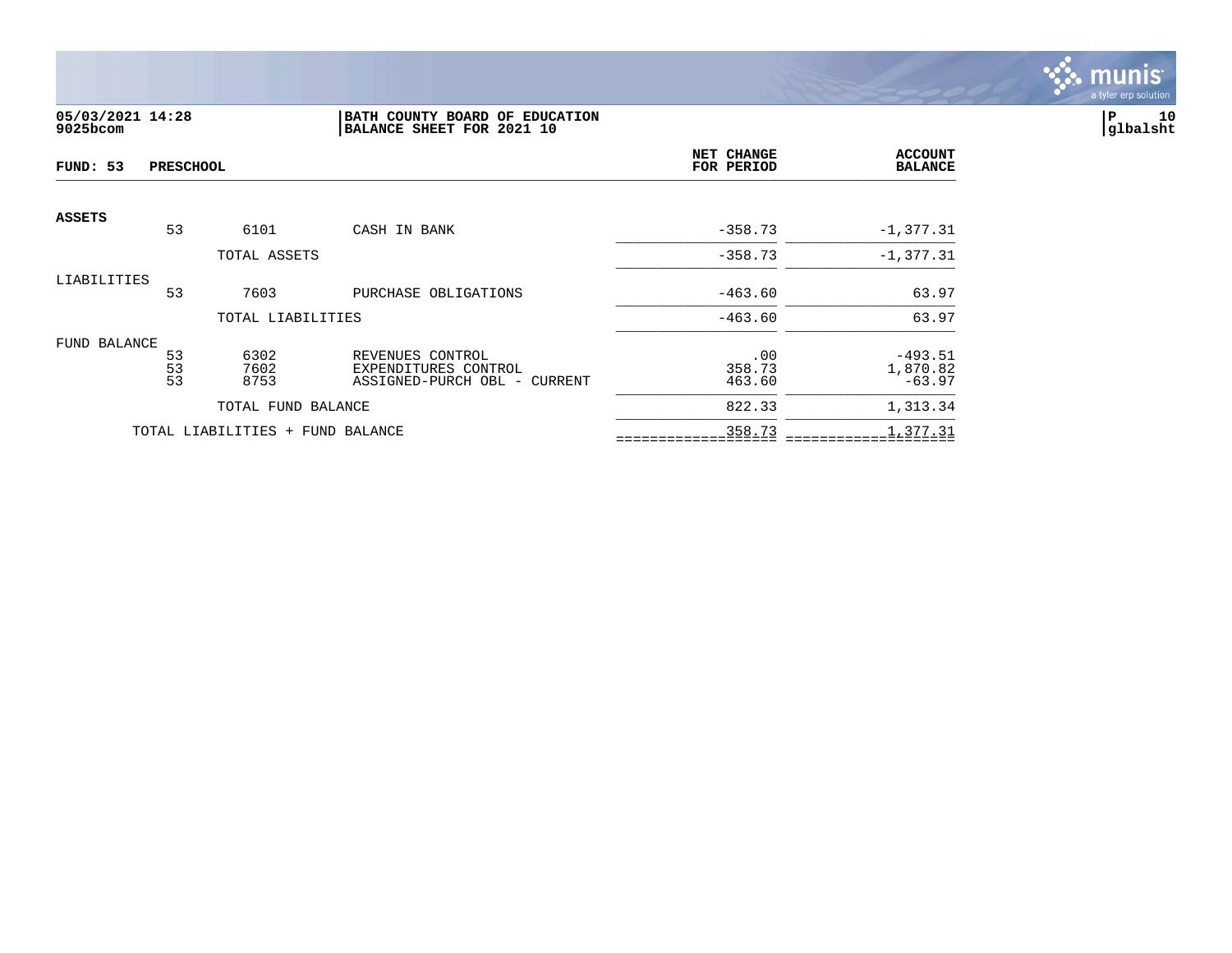

# **05/03/2021 14:28 |BATH COUNTY BOARD OF EDUCATION |P 11 9025bcom |BALANCE SHEET FOR 2021 10 |glbalsht**

| FUND: 7000 TRUST/AGENCY FUNDS |          |                                  |                                             | NET CHANGE<br>FOR PERIOD | <b>ACCOUNT</b><br><b>BALANCE</b> |
|-------------------------------|----------|----------------------------------|---------------------------------------------|--------------------------|----------------------------------|
| <b>ASSETS</b>                 | 70       | 6101                             | CASH IN BANK                                | 4.25                     | 47,617.92                        |
|                               |          | TOTAL ASSETS                     |                                             | 4.25                     | 47,617.92                        |
| FUND BALANCE                  | 70<br>70 | 6302<br>8730                     | REVENUES CONTROL<br>RESTRICTED FUND BALANCE | $-4.25$<br>.00           | $-28,067.22$<br>$-19,550.70$     |
|                               |          | TOTAL FUND BALANCE               |                                             | $-4.25$                  | $-47,617.92$                     |
|                               |          | TOTAL LIABILITIES + FUND BALANCE |                                             | $-4.25$                  | $-47,617.92$                     |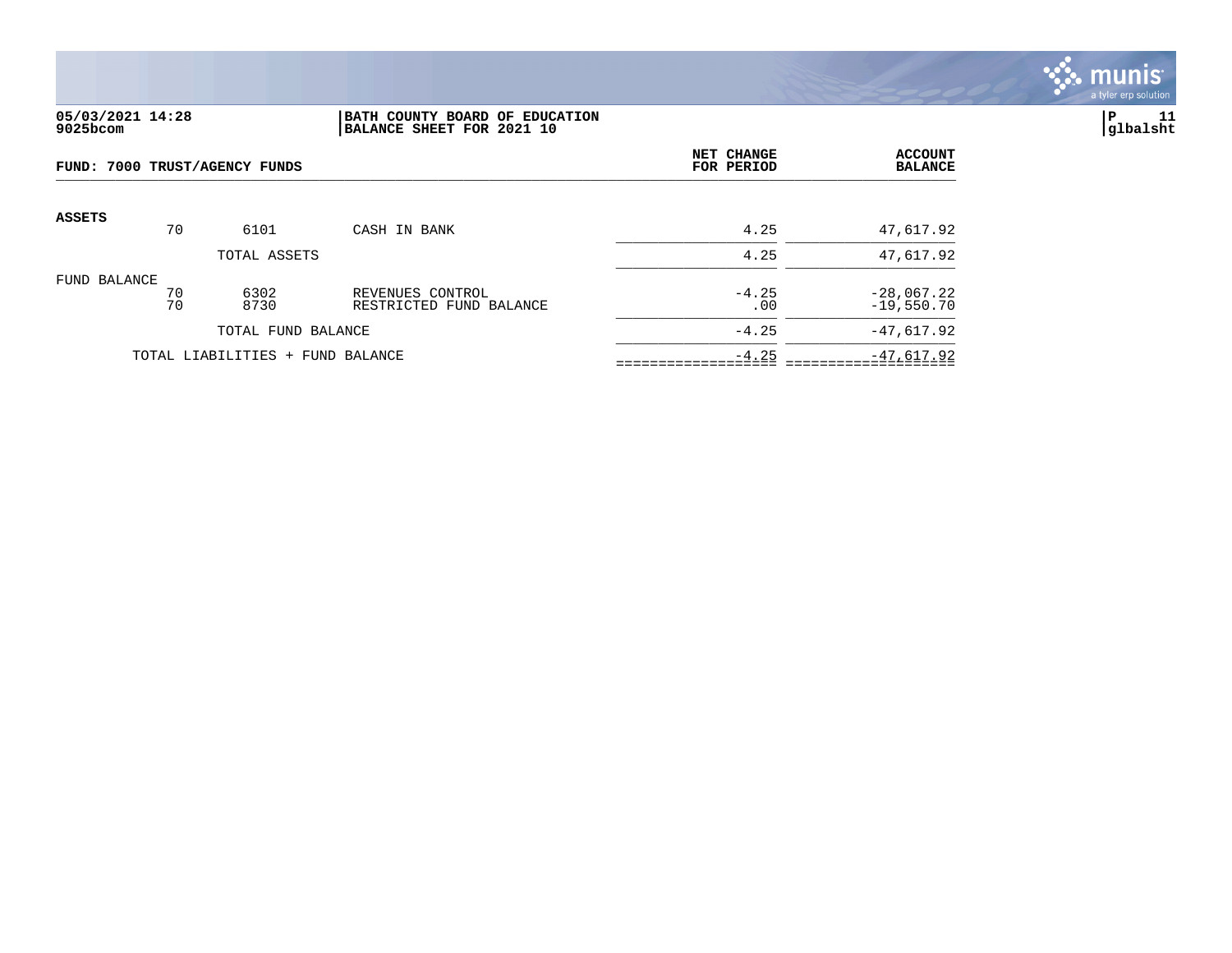

### **05/03/2021 14:28 |BATH COUNTY BOARD OF EDUCATION |P 12 9025bcom |BALANCE SHEET FOR 2021 10 |glbalsht**

| FUND: 8       |          | <b>GOVERNMENTAL ASSETS</b>       |                                                               | NET CHANGE<br>FOR PERIOD | <b>ACCOUNT</b><br><b>BALANCE</b>    |
|---------------|----------|----------------------------------|---------------------------------------------------------------|--------------------------|-------------------------------------|
| <b>ASSETS</b> |          |                                  |                                                               |                          |                                     |
|               | 80       | 6201                             | LAND                                                          | .00                      | 518,316.60                          |
|               | 80       | 6211                             | LAND<br>IMPROVEMENTS                                          | .00                      | 1,124,210.27                        |
|               | 80<br>80 | 6212<br>6221                     | ACCUM DEPR LAND IMPROVEMENTS                                  | .00                      | $-964,010.70$                       |
|               | 80       | 6222                             | BUILDINGS & BLDING IMPROVEMENT<br>ACCUM DEPR BLDG IMPROVMENTS | .00<br>.00               | 45, 995, 413.97<br>$-11,872,194.02$ |
|               | 80       | 6231                             | TECHNOLOGY EOUIPMENT                                          | .00                      | 1,949,364.99                        |
|               | 80       | 6232                             | ACCUM DEPR TECHNOLOGY EOUIP                                   | .00                      | $-1,606,188.02$                     |
|               | 80       | 6241                             | VEHICLES                                                      | .00                      | 4,071,733.19                        |
|               | 80       | 6242                             | ACCUM DEPR VEHICLES                                           | .00                      | $-2,919,979.38$                     |
|               | 80       | 6251                             | GENERAL EOUIPMENT                                             | .00                      | 871,085.28                          |
|               | 80       | 6252                             | ACCUM DEPR GENERAL EOUIP                                      | .00                      | $-721,657.49$                       |
|               |          | TOTAL ASSETS                     |                                                               | .00                      | 36, 446, 094.69                     |
| FUND BALANCE  |          |                                  |                                                               |                          |                                     |
|               | 80       | 7602                             | EXPENDITURES CONTROL                                          | .00                      | 807.22                              |
|               | 80       | 8710                             | INVESTMENTS GOVERNMENTAL ASSET                                | .00                      | $-36, 446, 901.91$                  |
|               |          | TOTAL FUND BALANCE               |                                                               | .00                      | $-36, 446, 094.69$                  |
|               |          | TOTAL LIABILITIES + FUND BALANCE |                                                               | .00                      | $-36, 446, 094.69$                  |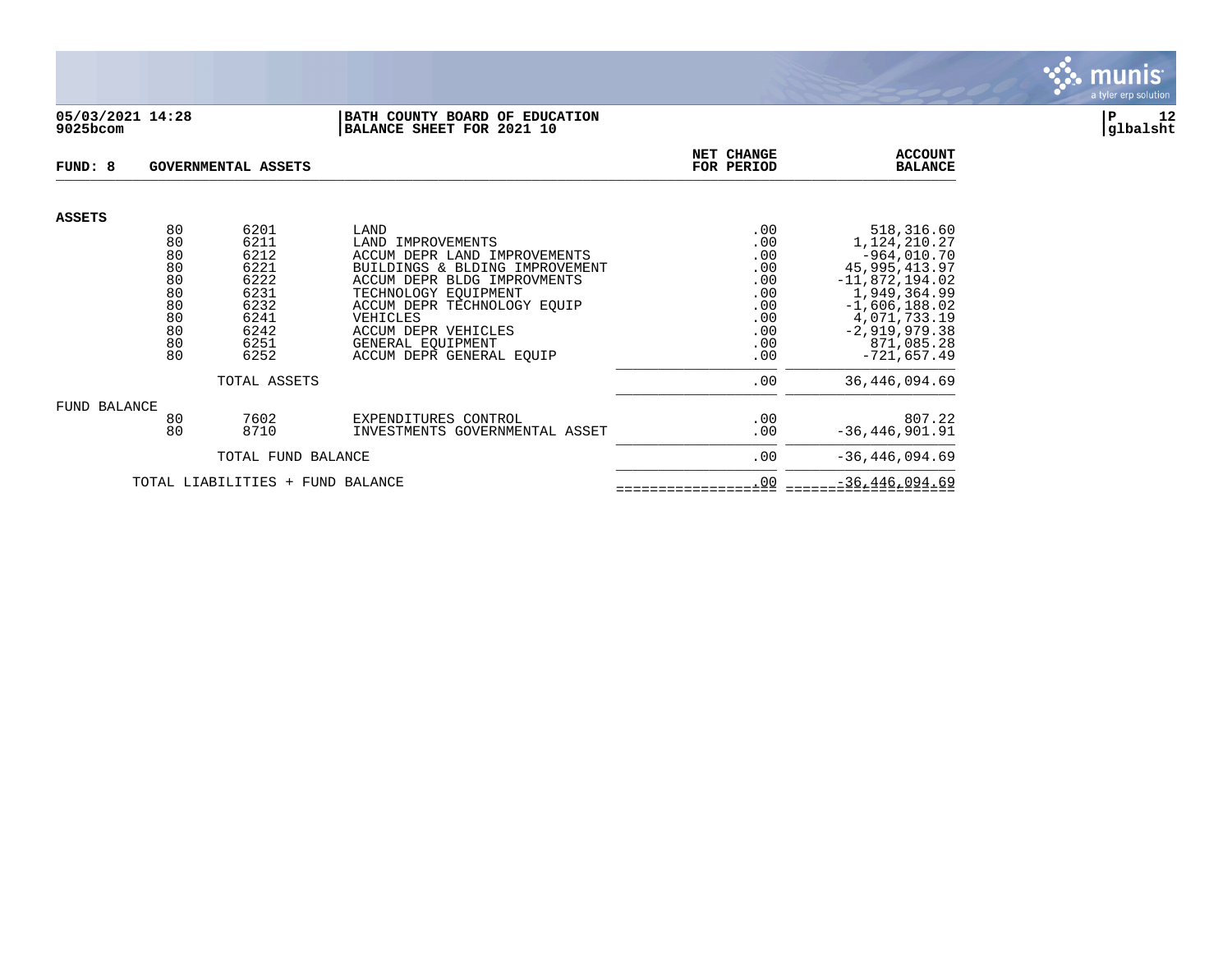

### **05/03/2021 14:28 |BATH COUNTY BOARD OF EDUCATION |P 13 9025bcom |BALANCE SHEET FOR 2021 10 |glbalsht**

| FUND: 81                         |                                  | FOOD SERVICE ASSETS                          |                                                                                                                                         | NET CHANGE<br>FOR PERIOD               | <b>ACCOUNT</b><br><b>BALANCE</b>                                                     |
|----------------------------------|----------------------------------|----------------------------------------------|-----------------------------------------------------------------------------------------------------------------------------------------|----------------------------------------|--------------------------------------------------------------------------------------|
| <b>ASSETS</b>                    | 81<br>81                         | 6221<br>6222                                 | BUILDINGS & BLDING IMPROVEMENT<br>ACCUM DEPR BLDG IMPROVMENTS                                                                           | .00<br>.00                             | 308,000.00<br>$-74, 433.33$                                                          |
|                                  | 81<br>81<br>81<br>81<br>81<br>81 | 6231<br>6232<br>6241<br>6242<br>6251<br>6252 | TECHNOLOGY EOUIPMENT<br>ACCUM DEPR TECHNOLOGY EOUIP<br>VEHICLES<br>ACCUM DEPR VEHICLES<br>GENERAL EOUIPMENT<br>ACCUM DEPR GENERAL EQUIP | .00<br>.00<br>.00<br>.00<br>.00<br>.00 | 8,212.63<br>$-3,973.90$<br>35,895.00<br>$-19,886.75$<br>616, 188.39<br>$-501.972.35$ |
| TOTAL ASSETS                     |                                  |                                              |                                                                                                                                         | .00                                    | 368,029.69                                                                           |
| FUND BALANCE                     | 81                               | 8711                                         | INVESTMENT BUSINESS ASSETS                                                                                                              | .00                                    | $-368,029.69$                                                                        |
|                                  | TOTAL FUND BALANCE               |                                              |                                                                                                                                         | .00                                    | $-368,029.69$                                                                        |
| TOTAL LIABILITIES + FUND BALANCE |                                  |                                              |                                                                                                                                         | .00                                    | $-368,029.69$                                                                        |